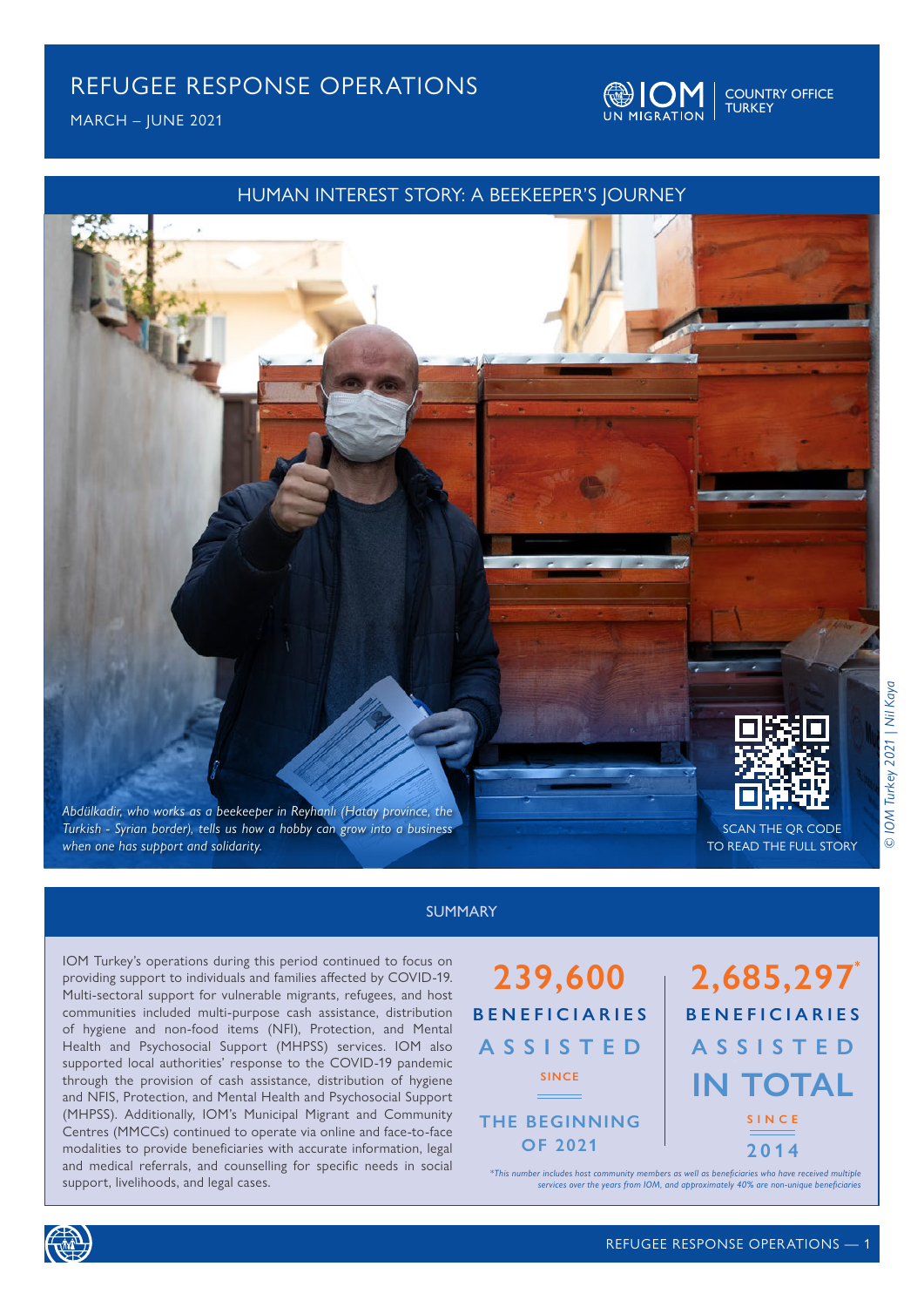MARCH – JUNE 2021



PROTECTION SERVICES: PSYCHOSOCIAL MOBILE TEAMS, EMERGENCY CASE MANAGEMENT CASE MANAGEMENT, SCHOOL TRANSPORTATION



IOM, through its Psychosocial Mobile Teams (PMTs), conducted the 2nd round of the Protection and MHPSS focused Rapid Needs Assessment to further understand the impact of COVID-19 on beneficiaries, identify changes since the first assessment conducted in April 2020, and adjust programming in line with beneficaries' needs. The findings showed that there are still challenges in meeting basic needs due to loss of livelihoods and economic opportunities due to the pandemic. This, in turn, has caused further stress and anxiety in all life domains. IOM's Emergency Case Management and MHPSS services reached 4,248 individuals through individualized and tailored support and individual and family empowerment activities.

#### MUNICIPAL MIGRANT & COMMUNITY CENTRES



During the reporting period, IOM's Municipal Migrant and Community Centres (MMCCs) reached over 26,000 beneficiaries. IOM Turkey, in partnership with the Mersin Metropolitan Municipality opened the fifth MMCCs on 10 June 2021, which was subsequently visited by the Mayor. The Mersin Municipal Migrant and Community Centre joins municipalities in Adana, Ankara, Gaziantep, and Şanlıurfa in providing information on counselling and referral services for migrants and refugees in such areas as health, legal issues, vocational guidance, and organizes socio-cultural activities with the host communities to strengthen community integration. Lastly, the Gaziantep Municipal Migrant and Community Centres provided 50 internet access points to ensure wider access for students to online education.











In total 15,494 Hygiene Kits and 2,280 Food Kits have were distributed through local entities all over Turkey -- in addition to PPEs (sanitisers, masks, etc), tools, and equipment provided earlier.





**2,000 BOXES x 55,000 PCS OF MASKS\*** \*IN ADDITION TO 40,306 BOXES X 2,015,300 PCS OF MASKS INSIDE THE HYGIENE KITS



**12,000 BOTTLES OF HAND SANITISERS\*** \*IN ADDITION TO 26,872 BOTTLES OF HAND SANITISERS IN THE HYGIENE KITS



**2,280 FOOD BASKETS**



**15,494 HYGIENE KITS**

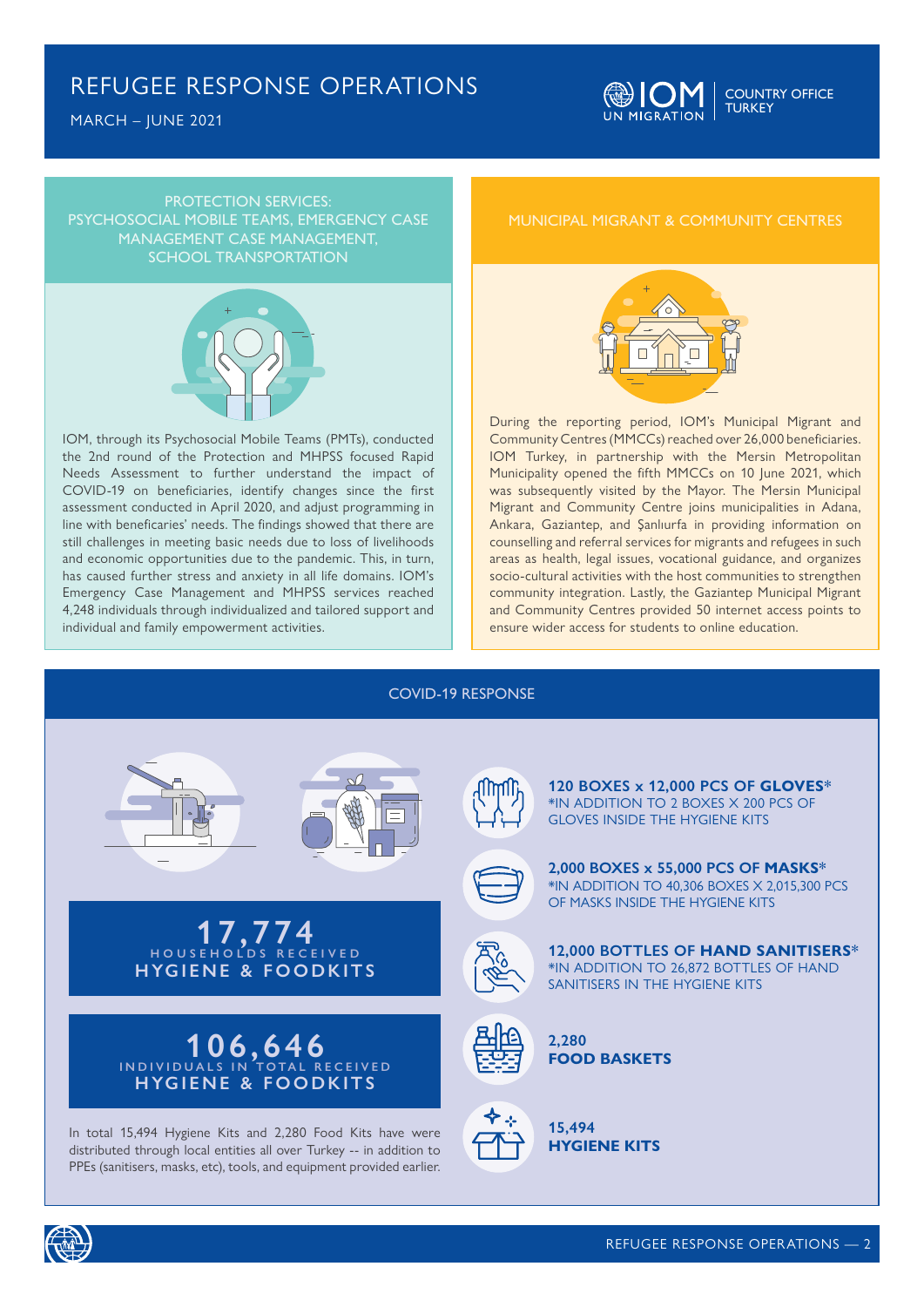



#### COMMUNITY STABILIZATION: LIVILEHOODS AND SHELTER SUPPORT UPDATES

- Enterprise Development Fund (EDF): IOM supported nine small and medium-sized enterprises (SMEs) through EDF financing mechanism that provided SMEs with financial support for their recovery and/or expansion. With the increased access to capital, SMEs provided a clear plan to resume and grow economic activities and created over 45 jobs and investment opportunities.
- Cash Grant For Small Business Start-ups: IOM provided an in-kind grant to three individuals from Ankara, Gaziantep, and Hatay provinces, to establish small business start-ups in line with beneficiaries' skills and needs.
- Entrepreneurship and Innovation Training: To support entrepreneurship among Syrian and host community youth, IOM, in cooperation with local universities and their technoparks, delivered Entrepreneurship and Innovation Training activities targeting women and men graduate and undergraduate students, as well as university alumni-from. In total, 35,189 individuals in Hatay province and 186 individuals in Adana province successfully completed training courses.
- Promotion of Social Cohesion through Gainful Employment Project-Cash for Work: In coordination with Kilis Municipality, IOM provided temporary job opportunities for 50 refugees and host community members.
- Community Farming Greenhouse and Solar Dryer Project: IOM Turkey, in cooperation with local municipalities, established nine Greenhouse Solar Dryer Projects in Adana, Gaziantep, Hatay, Kahramanmaras, Kilis, Mersin, and Sanliurfa province. This initiative supplemented the already existing Greenhouse in Sanliurfa province. All ten facilities offer livelihoods to 286 women and their families from migrant and host communities. Moreover, the project offered agricultural training sessions to women cooperatives to equip them with relevant vocational skills to work in the greenhouses to supplement their income. Moreover, fruits and vegetables for drying and seeds for planting were delivered to the greenhouses.
- Community Farming-Livestock Project: In cooperation with Şahinbey Belediyesi in Gaziantep, IOM Turkey reached 40 households from migrant and host communities living in rural areas of Sahinbey. The project aims to support the economic and social welfare of individuals through providing ovines and sheep forage.
- Shelter Rehabilitation: 35 shelters were rehabilitated in Izmir, supporting 162 individuals.
- Community Stabilization: 13 projects were finalized in Adana, Gaziantep, Hatay, Kahramanmaraş, Kilis and Şanlıurfa, providing assistance to 81,199 beneficiaries.

#### BASIC NEEDS SUPPORT

IOM supported 1,575 Syrian and Turkish families (8,081 individuals) with one-off unconditional and restricted cash grants to support their access to food and hygiene items. Households were able to use cards in one of the stores of the pre-selected chain.

COUNTRY OFFICE

TURKEY